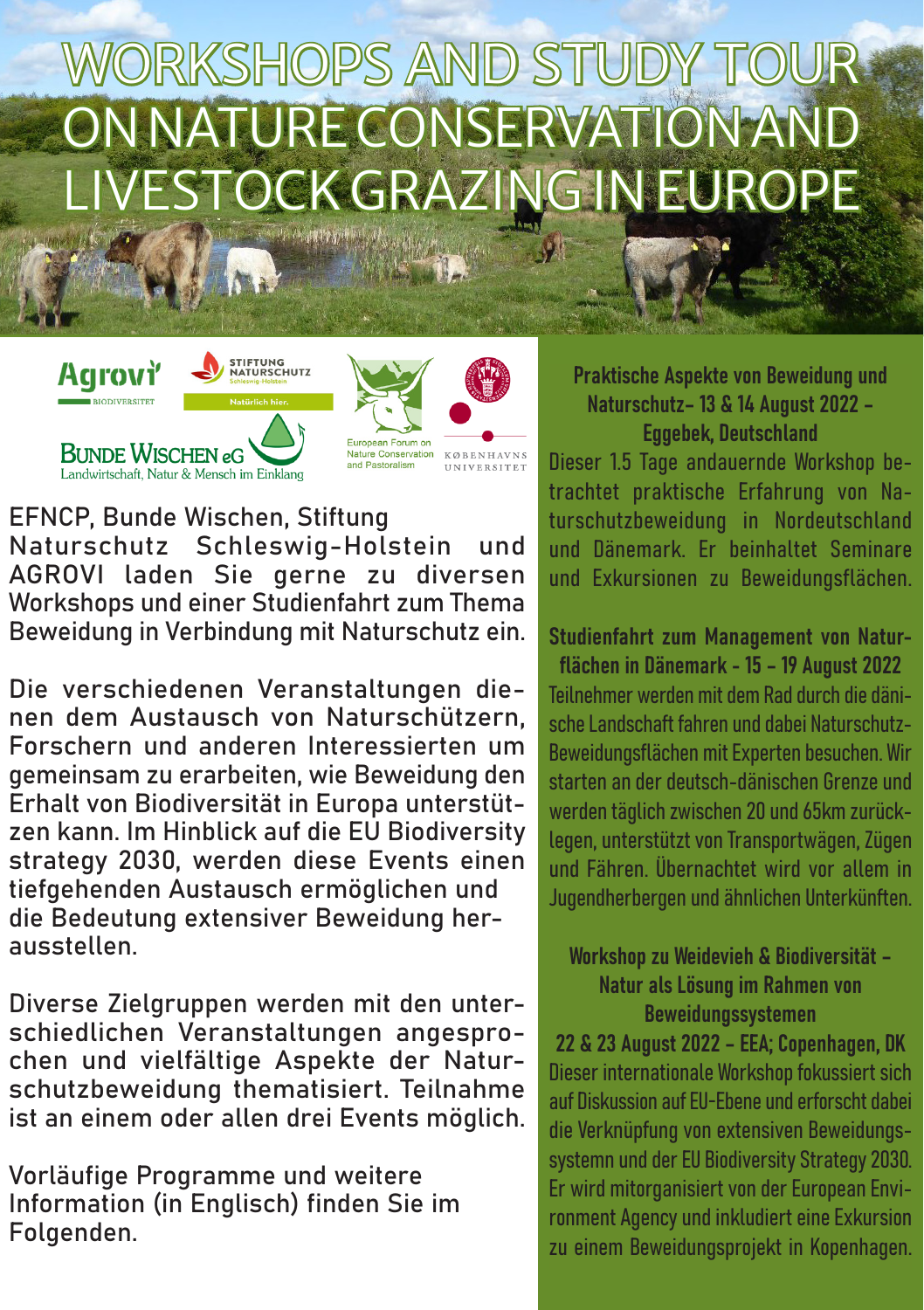### Practical aspects of grazing and nature conservation 13 & 14 August 2022

Eggebek, Germany







This 1.5 day workshop at will focus on on-site experiences of nature conservation grazing in Northern Germany and Denmark. It will include seminar sessions and excursions to grazing sites. Most speakers will present German and Danish grazing experience but the main workshop language will be English.

Food and accommodation available at reasonable cost Registration via hedwig@efncp.org

### Preliminary agenda

### 13 August 2022 – Tagungshaus Eggebek

| $09.00 - 09.20$                    | Introduction / Einführung (organisers, n.n.)                                                                                                                                                                                                                                       |
|------------------------------------|------------------------------------------------------------------------------------------------------------------------------------------------------------------------------------------------------------------------------------------------------------------------------------|
| $09.20 - 11.15$                    | Setting the scene, European and national perspectives, talk & discussion<br>- Commonalities & differences - an overview of EU trends (EEA / EFNCP n.n.)<br>- Grazing & conservation in Germany (Herbert Nickel, NABU BFA Weideland-<br>schaften, tbc.)                             |
|                                    | - A review of Danish projects and experiences (Andreas Höll, AGROVI, tbc.)                                                                                                                                                                                                         |
| $11.15 - 11.30$                    | Coffee break                                                                                                                                                                                                                                                                       |
| $11.30 - 12.00$<br>$12.00 - 13.00$ | Introduction to the excursion sites (Gerd Kämmer, Bunde Wischen)<br>Lunch                                                                                                                                                                                                          |
| $13.00 - 18.00$                    | Excursion to grazing sites in Germany and Denmark<br>1) Stiftungsland Schäferhaus<br>2) Winderatter See                                                                                                                                                                            |
| 19.00                              | Informal dinner at Tagungshaus Eggebek                                                                                                                                                                                                                                             |
|                                    | 14 August 2022 - Tagungshaus Eggebek                                                                                                                                                                                                                                               |
| $09.00 - 10.00$                    | Review of lessons from excursions, 10 min report each plus discussion                                                                                                                                                                                                              |
| $10.00 - 10.20$                    | Strategy and objectives of Stiftung Naturschutz Schleswig-Holstein<br>(Veronika Breuer, Stiftung Naturschutz)                                                                                                                                                                      |
| $10.20 - 10.40$                    | Strategy and objectives for nature conservation in Denmark<br>(Naturstyrelsen, n.n.)                                                                                                                                                                                               |
| $10.40 - 11.00$                    | coffee break                                                                                                                                                                                                                                                                       |
| $11.00 - 12.15$                    | Plenary discussion on the following topics (based on 5 min intro statements):<br>- What are critical factors for success of projects<br>- What structured support would be useful in EU and national policies<br>- Are there opportunities for cooperation across country borders? |
| $12.15 - 12.45$                    | Review of workshop / final statement by organisers (n.n.)                                                                                                                                                                                                                          |
| $12.45 - 14.00$                    | Final lunch (optional)                                                                                                                                                                                                                                                             |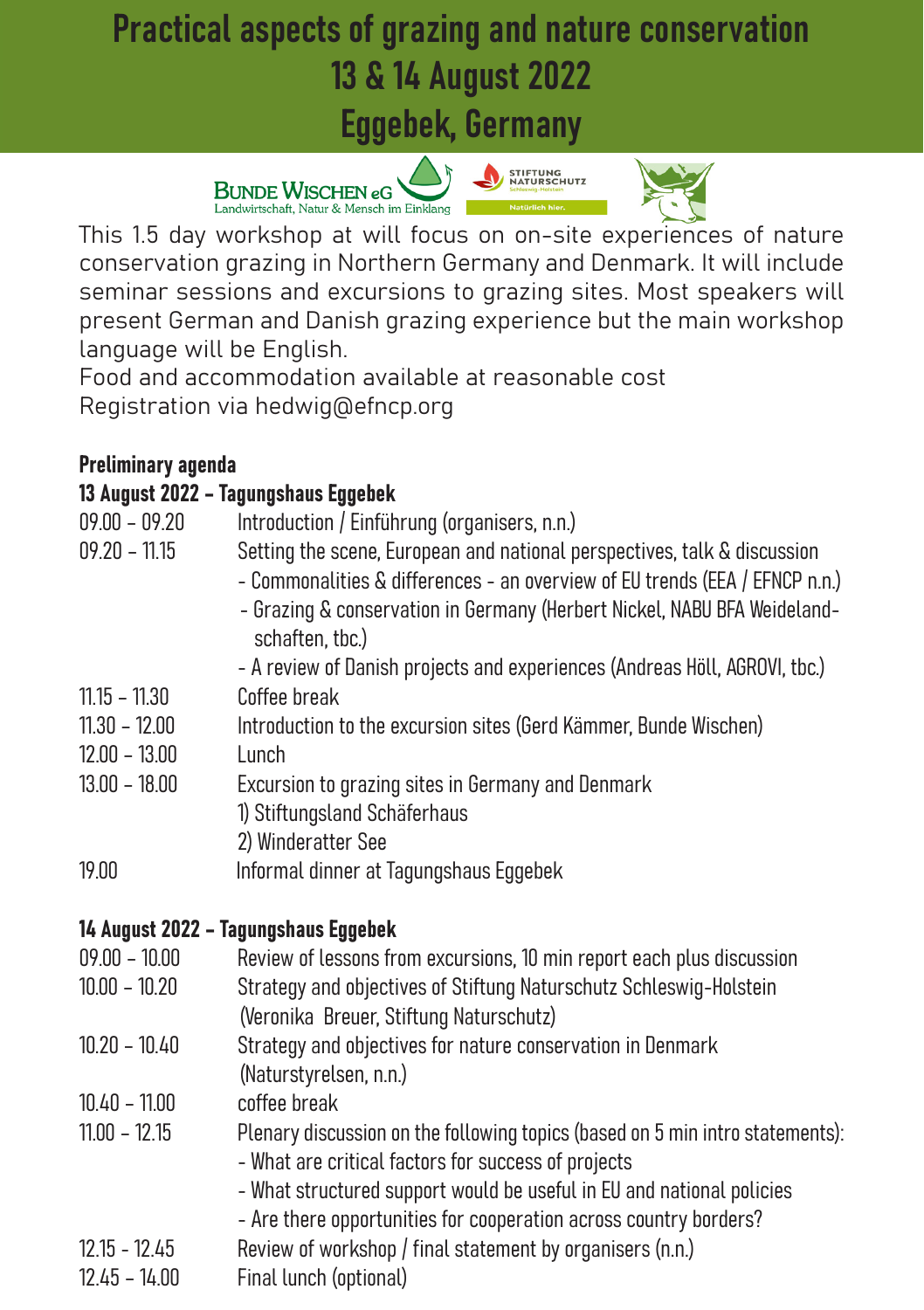### Study tour to explore management of nature areas in Denmark 15 - 19 August 2022







Starting in Flensburg and arriving in Copenhagen, the study group will visit conservation grazing sites in Denmark and have discussions with local experts and grazing practitioners. The participants will cycle through the Danish landscape with the support of transport vehicles for luggage. Some stretches will be done with trains or ferries to move between the Danish islands. Accommodations will mostly be in Hostels, cabins or similar. If needed, we will assist in renting bicycles.

Expected participation costs are ca 60 euros per day. Bursaries are available for persons with low incomes - in return for limited agreed contributions to study tour documentation. Please apply to: hedwig@efncp.org.

Registration via: https://my.forms.app/hedwigbartl/studytour-grazing



### Preliminary program

| 15 August 2022 - starting day; Eggebek (Germany) to Sønderborg (DK) (60km) |
|----------------------------------------------------------------------------|
| site visit: Bjergskov                                                      |
| 16 August 2022 - Sønderborg to Faaborg (30km)                              |
| site visits: Bøjden Nature reserve; Svanninge Bakker                       |
| 17 August 2022 - Faaborg to Nyborg (60km), including train ride            |
| site visits t.b.d.                                                         |
| 18 August 2022 - Nyborg to Hundested (40km), including train ride          |
| site visits: Slettemosegård                                                |
| 19 August 2022 - Hundested to Hillerød (40km)                              |
| site visits: Melby overdrew                                                |